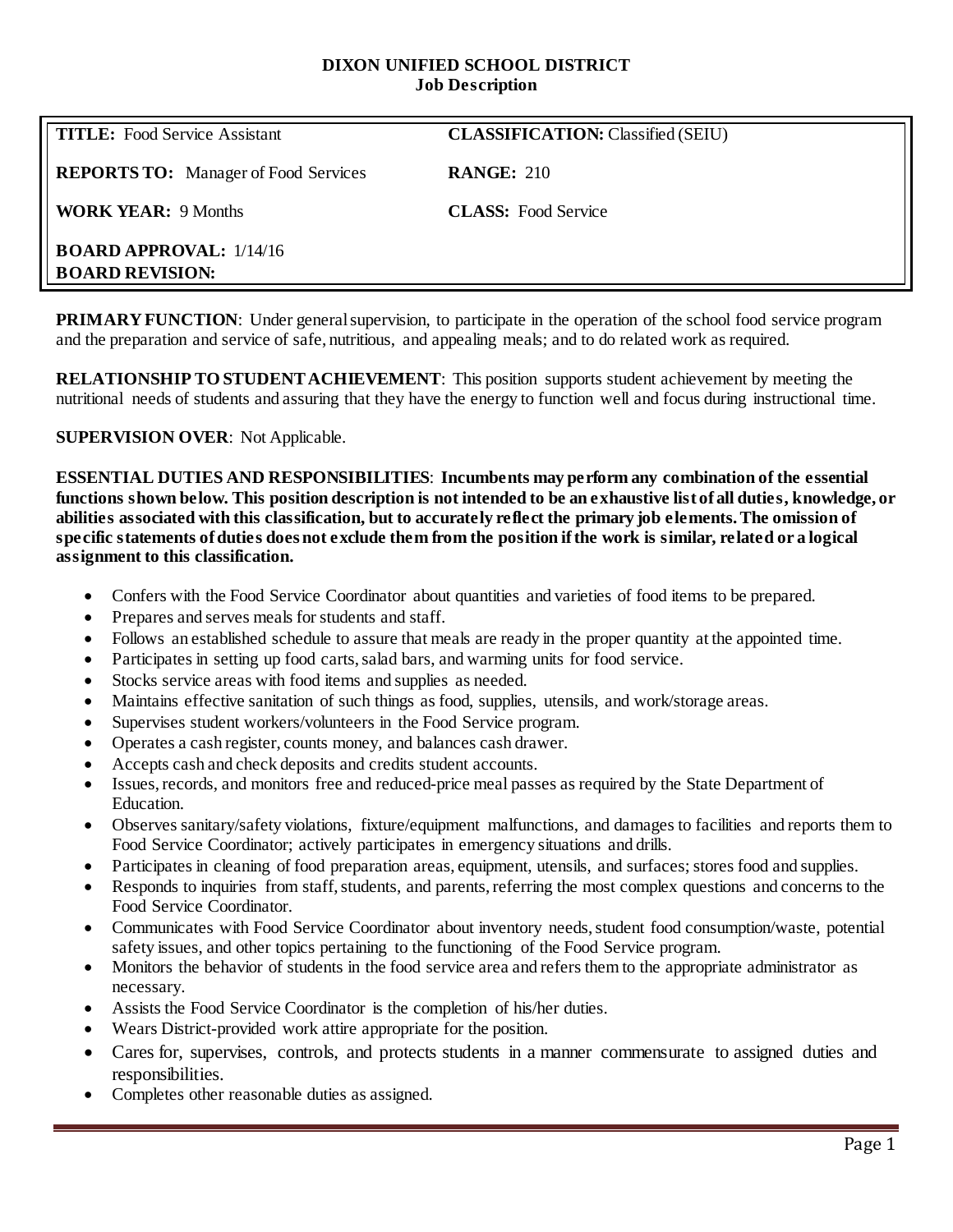# **TRAINING, EDUCATION, AND EXPERIENCE:**

- High school diploma or the equivalent; may be satisfied by appropriate experience and recommendations verifying sufficient knowledge and skills.
- Prior experience working in a public school setting preferred.

# **LICENSES AND OTHER REQUIREMENTS:**

- Food handling and safety certification.
- May require a valid California Driver's License, insurable status by the District's carrier, and access to a personal vehicle in some cases.
- Fingerprint/criminal justice clearance.
- Possession of a negative TB risk assessment certificate and, if risk factors are identified, a negative TB examination, that is no more than 60 days old and renewable at least once every four years.

### **KNOWLEDGE AND ABILITIES: The following outline of essential knowledge, abilities, and physical requirements is not exhaustive and may be supplemented as necessary in accordance of the job.**

#### KNOWLEDGE OF\*:

- Methods, menus, and equipment used in food preparation.
- Sanitation regulations and practices applicable to food production facilities and equipment.
- Basic cost accounting concepts.
- Policies and procedures for free and reduced lunches.
- Proper standards and methods for food storage.
- Proper use of common kitchen appliances, equipment, and supplies.

#### ABILITY TO\*:

- Operate kitchen appliances and equipment.
- Handle money and perform basic math.
- Learn to operate a cash register, computer, and job-related software effectively.
- Maintain confidentiality of privileged information obtained in the course of work.
- Exercise caution and comply with health and safety regulations.
- Provide service and assistance to others using tact, patience, and courtesy.
- Understand and carry out multi-step oral and written instructions.
- Form and maintain cooperative and effective working relationships with others.
- Sustain productivity with frequent interruptions.
- Maintain consistent, punctual, and regular attendance.
- Work as a part of a team.
- Meet District standards of professional conduct as outlined in Board Policy.

*\*Candidates should have fundamental working knowledge of these concepts, practices, and procedures, and the ability to apply them in varied situations.*

### **WORKING CONDITIONS:**

PHYSICAL DEMANDS *(With or without the use of aids)*\*:

- Work is performed while in a stationary position to operate a register or serve food.
- Work is performed while moving about the food service area to utilize kitchen equipment, etc.
- Work is performed while positioning self to access products and supplies.
- Work is performed while moving supplies weighing up to 50 pounds across the food service area.
- May require traveling in a vehicle to job assignments.
- Requires the ability to communicate effectively with staff, students, parents, and community members.